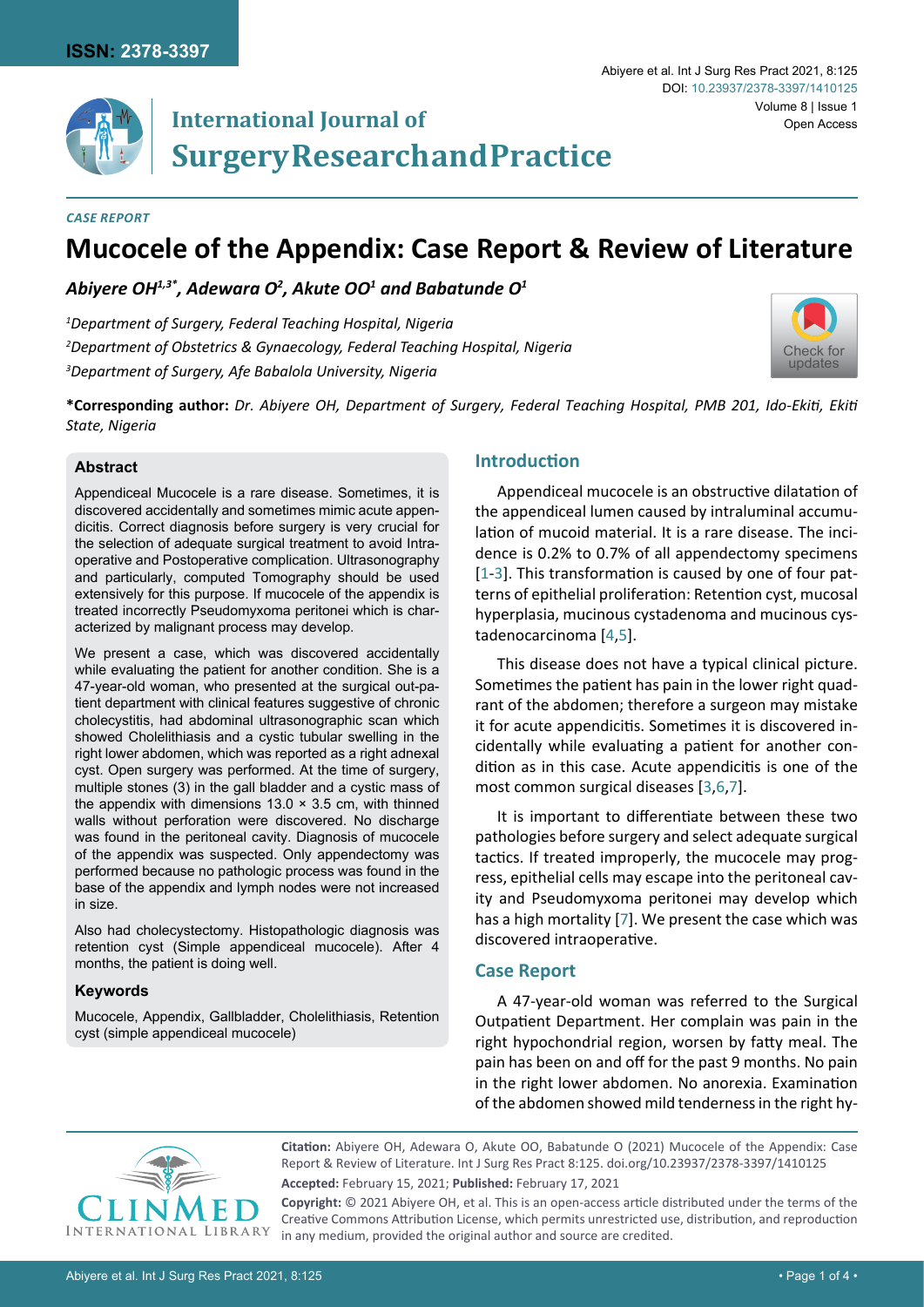<span id="page-1-0"></span>

**Figure 1 and Figure 2:** Intraoperative finding of appendiceal mucocele with normal appendix base.

<span id="page-1-1"></span>

**Figure 3:** Intraoperative distended appendix with mucin without perforation.

pochondrium. No palpable mass or swelling in the right iliac fossa. Ultrasonography showed multiple stones (3) in the gallbladder and right adnexal cystic swelling. The working diagnosis was symptomatic Cholelithiasis and right ovarian cyst. Open surgery (Laparotomy) was performed. At the time of surgery, thickened gallbladder with multiple stones (3) within it and a cystic mass of the appendix,  $13.5 \times 3.5$  cm, thinned wall, without perforation were discovered [Figure 1](#page-1-0), [Figure 2](#page-1-0) and [Figure 3.](#page-1-1)

The ovaries were normal. No discharge was found in the peritoneal cavity. A mucocele of the appendix was suspected only appendectomy was performed because no pathologic process was found in the base of the appendix. The patient also had cholecystectomy. Histopathologic diagnosis was retention cyst (simple appendiceal mucocele) and chronic cholecystitis. There

was no complication in the postoperative period. Four months after Surgery the patient is feeling well.

#### **Discussion**

Mucocele of the appendix was first described by Rokitansky [\[8](#page-2-6)]. It is a descriptive and unspecific term to define the cystic dilation of the appendix caused by the accumulation of mucus secretion. This process is slow and gradual, with no signs of infection inside the organ. It results from lumen obstruction in the appendix, which is secondary to the inflammatory or neoplastic proliferation of the appendix mucosa or lesion in the caecum, adjacent to the appendiceal ostium. While some article, confirm its prevalence among women [[9](#page-2-7)[,10\]](#page-2-8) other demonstrate a higher incidence among men [[11](#page-3-0)].

Mucocele of the appendix is divided into four pathological subgroups based on the epithelial characteristic [\[12](#page-3-1)[,13](#page-3-2)].

The first group consist of a simple retention cyst secondary to occlusion of the appendix by faceolith, scar tissue from previous inflammation or in rare cases due to endometriosis [[14](#page-3-3)]. It has a normal or flattened epithelium, moderate luminal dilation up to 2 cm and it constitutes about 20% of all appendiceal mucocele [[14\]](#page-3-3). The case presented falls under this group. However, it was much larger than expected for this pathologic type. The second group with hyperplastic epithelium and moderate luminal dilatation: This constitutes about 20% of all mucocele of the appendix [[14](#page-3-3)].

The third group is benign mucinous cystadenoma: This is characterized by tubular adenomatous epithelium with varying degree of epithelial atypia. It produces large amount of mucin with prominent luminal dilatation of up to 6 cm. it is the most common form, constituting about 50% cases and with associated 20% risk of perforation [[13](#page-3-2),[14](#page-3-3)]. The fourth group encompasses the malignant mucinous cystadenocarcinoma; character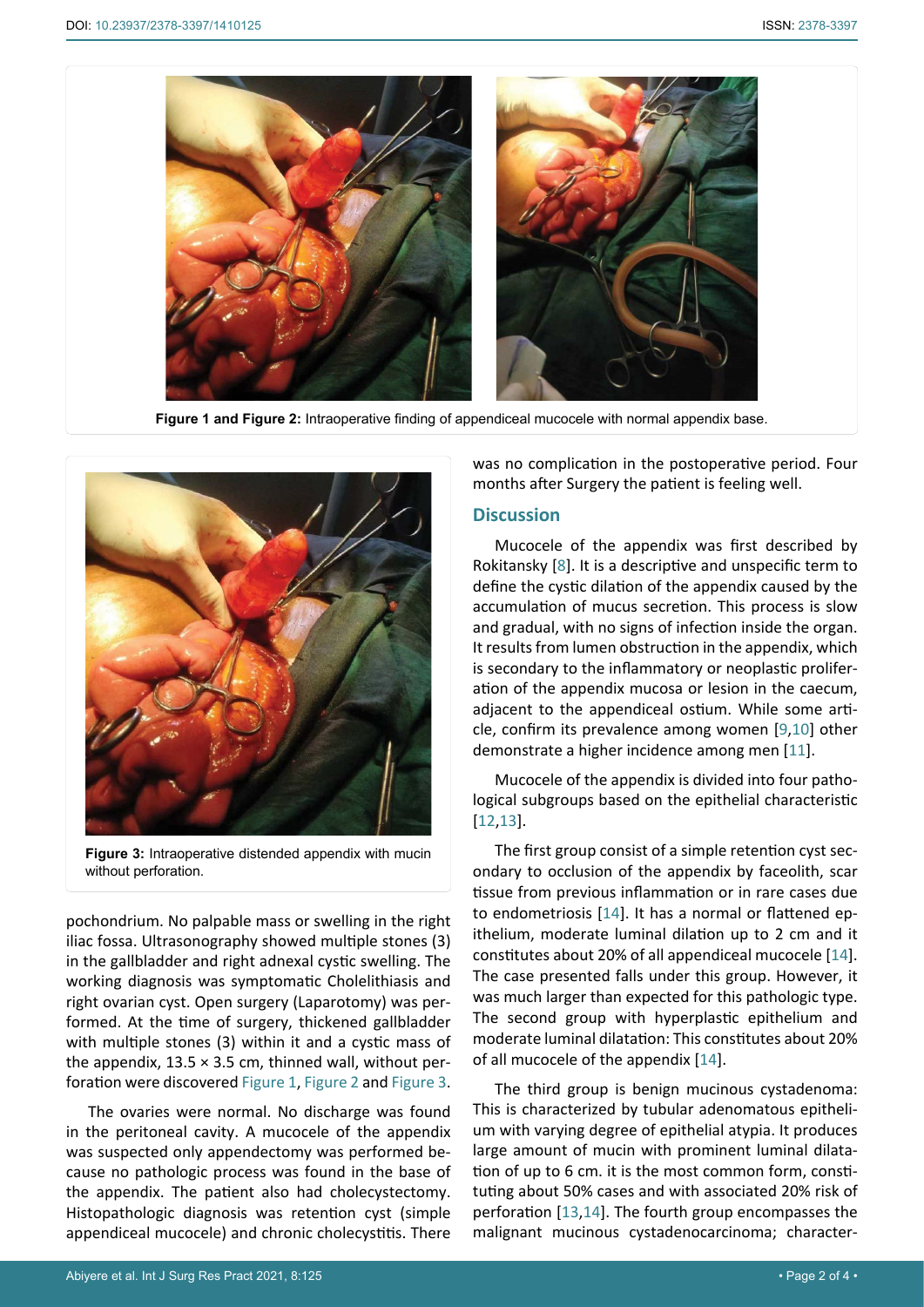ized by glandular stromal invasion and/or tumour cells in peritoneal implants i.e. Pseudomyxoma peritonei. It sometimes resembles mucinous carcinoma of the colon. It constitutes about 11-20% of all cases with 6% risk of spontaneous rupture [\[13](#page-3-2)[,14](#page-3-3)]. Cystadenoma and cystadenocarcinoma are neoplastic appendiceal mucocele, constituting about 35% of all primary neoplasm of the appendix [[11](#page-3-0)[,14\]](#page-3-3).

The clinical presentation of the disease does not have a specific picture. It often flows asymptomatically as in this case. In about 50% of cases it is discovered accidentally during radiologic and endoscopic examination or at surgery. However, a patient's clinical symptoms may include pain, palpable abdominal mass, nausea, vomiting, weight loss, gastrointestinal bleeding, and signs of intussusceptions of the intestine [[9](#page-2-7),[13,](#page-3-2)[14\]](#page-3-3).

Pre-operative diagnosis of appendiceal mucocele is very important for the selection of an adequate surgical method to prevent peritoneal dissemination to prevent intraoperative and postoperative complication and repeated surgery [[13\]](#page-3-2).

Sonographic examination is considered the first line diagnostic modality that can probably differentiate benign and malignant mucocele [[15\]](#page-3-5). An appendicular diameter of 15 mm or more has been determined the threshold for diagnosis of mucocele with a sensitivity of 83% and a specificity of 92%. Computerized tomography (CT) scan is important to confirm the diagnosis and to evaluate the extent of the disease.

Fine needle aspiration cytology (FNAC) is not usually recommended as it increases the risk of perforation and dissemination in to peritoneal cavity [[16](#page-3-6)]. Colonoscopy usually reveals an elevation of the appendicular orifice. In addition, a yellow mucous discharge would be visible as well. Colonoscopy is also important for the diagnosis of synchronous or metachronous cancers when present.

Conventional surgery is generally preferred to laparoscopic approach as the latter increases the risk of rupture, but laparoscopic appendectomy is performed for selected patients which confer the advantages of minimal-access surgery, including the avoidance of a large incision, a better cosmetic outcome and a short convalescent period [\[17](#page-3-7)-[20](#page-3-8)]. Simple appendectomy is the choice for patients with benign mucocele as suggested by the presence of a normal caecum and appendicular base and no evidence of perforation as in our patient. As in our case presented, the patient had open appendectomy as the pathology was incidentally found intraoperative while performing open cholecystectomy. In our centre, there is little or no laparoscopic setting and minimal laparoscopic skill, being a semi-urban to rural setting in a low income region. Right hemicolectomy is recommended when malignant mucocele is suspected by the presence of a perforated mucocele, enlarged mesenteric lymph node or a positive cytology. An accurate exploration of the abdomen is advised due to the well-known association between the appendiceal mucocele and other mucin-secreting cells such as colon and ovarian cancers [\[21\]](#page-3-4).

## **Conclusion**

Mucocele of the appendix is a rare disease with vague symptoms. Abdominal ultrasonographic scan important diagnostic tool, but histopathology is needed for definitive diagnosis. Surgery for benign appendiceal mucocele has an excellent long-term prognosis.

#### **Consent**

The authors certify that they have obtained all appropriate patient consent forms. In the form the patient has given her consent for images and other clinical information to be reported in the journal. The patient understand that her name will not be published and due efforts will be mode to conceal her identity.

#### **Funding**

Nil.

#### **Conflict of Interest**

There are no conflicts of interest.

#### **References**

- <span id="page-2-0"></span>1. [Rangarajan M, Palanivelu C, Kavalakat AJ, Parthasarathi R](https://pubmed.ncbi.nlm.nih.gov/17090846/)  [\(2006\) Laparascopic appendectomy for mucocele of the ap](https://pubmed.ncbi.nlm.nih.gov/17090846/)[pendix. Report 8 cases. Indian J Gastroenterol 25: 256-257.](https://pubmed.ncbi.nlm.nih.gov/17090846/)
- 2. [Marudanayagam R, Wilhams GT, Rees BI \(2006\) Review of](https://pubmed.ncbi.nlm.nih.gov/16988762/)  [the pathological results of 2600 appendectomy specimens.](https://pubmed.ncbi.nlm.nih.gov/16988762/)  [J Gastroenterol 41: 745-749.](https://pubmed.ncbi.nlm.nih.gov/16988762/)
- <span id="page-2-1"></span>3. [Ruiz-Tovar J, Teruel DG, Gastineires VM, Dehesa AS,](https://pubmed.ncbi.nlm.nih.gov/17318706/)  [Quindos PL, et al. \(2007\) Mucocele of the appendix. World](https://pubmed.ncbi.nlm.nih.gov/17318706/)  [J Surg 31: 542-548.](https://pubmed.ncbi.nlm.nih.gov/17318706/)
- <span id="page-2-2"></span>4. [Aho A, Heinonen R, Lauren P \(1973\) Benign and malignant](https://pubmed.ncbi.nlm.nih.gov/4718184/)  [mucocele of the appendix. Histological types and progno](https://pubmed.ncbi.nlm.nih.gov/4718184/)[sis. Acta Chir Scand 139: 392-400.](https://pubmed.ncbi.nlm.nih.gov/4718184/)
- <span id="page-2-3"></span>5. [Higa E, Rosai J, Pizzimbono CA, Wise L \(1973\) Mucosal](https://pubmed.ncbi.nlm.nih.gov/4757938/)  [hyperplasia, mucinous cystadenoma, and mucinous cysta](https://pubmed.ncbi.nlm.nih.gov/4757938/)[odenocarcinoma of the appendix. A re-evaluation of appen](https://pubmed.ncbi.nlm.nih.gov/4757938/)[diceal "mucocele". Cancer 32: 1525-1541.](https://pubmed.ncbi.nlm.nih.gov/4757938/)
- <span id="page-2-4"></span>6. [Pickhardt PJ, Levy AD, Rohrmann CA Jr, Kende AL \(2002\)](https://pubmed.ncbi.nlm.nih.gov/12202713/)  [Primary neoplasms of the appendix manifesting as acute](https://pubmed.ncbi.nlm.nih.gov/12202713/)  [appendicitis: CT findings with pathologic comparison. Ra](https://pubmed.ncbi.nlm.nih.gov/12202713/)[diology 224: 775-781.](https://pubmed.ncbi.nlm.nih.gov/12202713/)
- <span id="page-2-5"></span>7. Sugarbaker PH (2009) Appendiceal epithelial neoplasms and pseudomyxoma peritonei, a District clinical entity with District treatments in Bland ICJ. General surgery principle and international practice. London-Limited, Springer, 885- 893.
- <span id="page-2-6"></span>8. [Rokitansky CF \(1842\) A manual of pathological anatomy.](https://catalog.hathitrust.org/Record/006219914)  [Philadelphia, Blancardand.](https://catalog.hathitrust.org/Record/006219914)
- <span id="page-2-7"></span>9. [Misdraji J, Yantiss RK, Graeme Cook FM, Balis UY, Young](https://pubmed.ncbi.nlm.nih.gov/12883241/)  [RH \(2003\) Appendiceal mucinous neoplasms. A clinic](https://pubmed.ncbi.nlm.nih.gov/12883241/)[pathologic analysis of 107cases. Am J Surg Pathol 27:](https://pubmed.ncbi.nlm.nih.gov/12883241/)  [1089-1103.](https://pubmed.ncbi.nlm.nih.gov/12883241/)
- <span id="page-2-8"></span>10. [Stocchi L, Wolff BG, Larson DR, Harrington JR \(2003\) Sur](https://pubmed.ncbi.nlm.nih.gov/12799327/)-